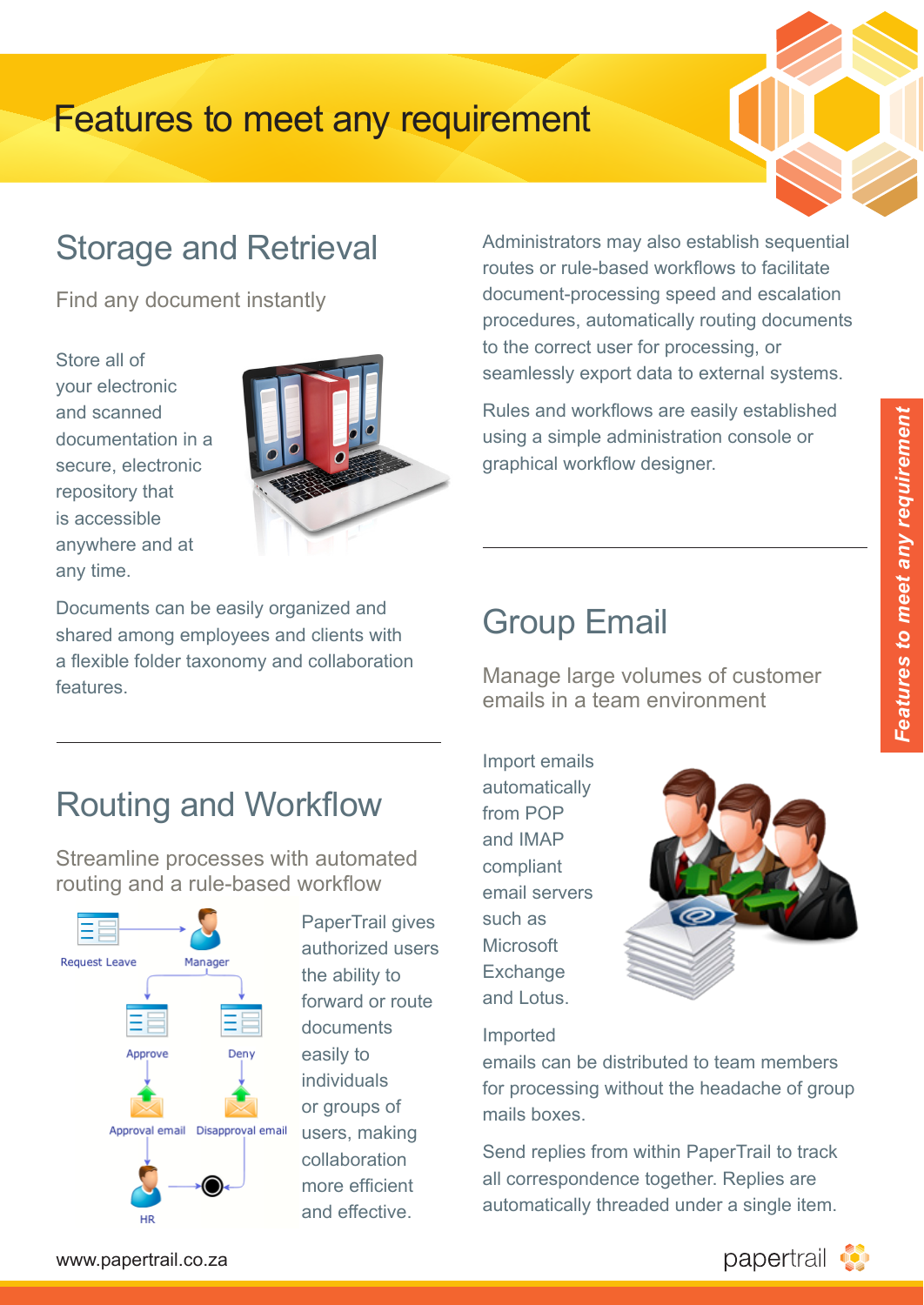

#### eForms **Technologies** er

Automate collection of data and nditendie concentri Jetty Windows 8

Collect unlimited data while improving processing times, accelerating approval cycles and minimizing paperwork. open will be a control of the control of the control of the control of the control of the control of the control of the control of the control of the control of the control of the control of the control of the control of t processing **Databases**

|                                                                              | a <sub>l</sub> |
|------------------------------------------------------------------------------|----------------|
| m.                                                                           | SE             |
| <b>Page</b><br>hi <sub>k</sub><br><b>Frida</b><br>n,<br><b>Printer</b><br>۰. | U              |
| ۰.                                                                           | S <sub>C</sub> |
| ۰.                                                                           | SE             |
|                                                                              | in             |
|                                                                              | fil            |

Apple iOS

Expedite claims processing with faster, automated calculations and validations to ensure personnel remain focused on more important business. Electronic forms can offer a more secure alternative to paper filing systems, which are vulnerable to loss. **Server - OS** offer a more secure alternative to paper filing

PaperTrail supports electronic and biometric signatures, automated look-ups, custom form design and PDF output for printing or email routing.  $D$ aperTrail supports electronic and biometric Vi Gillall

capture, image enhancement, and full-page or zonal optical character recognition (OCR). Flexible PaperTrail Capture solutions provide for accurate form and barcode recognition along with automated or manual page separation. **School** nancement, and fun-p

Using PaperTrail, users can also create scanned PDF images that are fully text searchable without ever compromising the integrity of the image itself. With PDF image **Security** files fully searchable by keyword, employees spend less time searching for data and more time analyzing the data retrieved. goo mat aro rany to  $F = F \cdot F \cdot F \cdot F$ 

## **Records Management**

Comply with even the strictest government and corporate regulations

**Maintain** electronic records in accordance with ICA, ISO, and NARS standards. Folder Post Processes Processes Processes Processes Processes Processes Processes Processes Processes Processes Processes Processes Processes Processes Processes Processes Processes Processes Processes Processes Processes - Single Server / VM (All server roles can be combined on a single server)



**PaperTrail** provides an easy-<br>provides an easyto-use system

to help any organization or government department capture, organize and retrieve digital and physical records.

> PaperTrail ensures that retention periods and disposal instructions comply with applicable laws and policies.

### **Bulk Capture and OCR**  $5$ uik Capture and Of

Reduce or entirely eliminate the need for manual data entry



Using PaperTrail's broad range of organizations can automate and expedite processes for bulk and online

www.papertrail.co.za

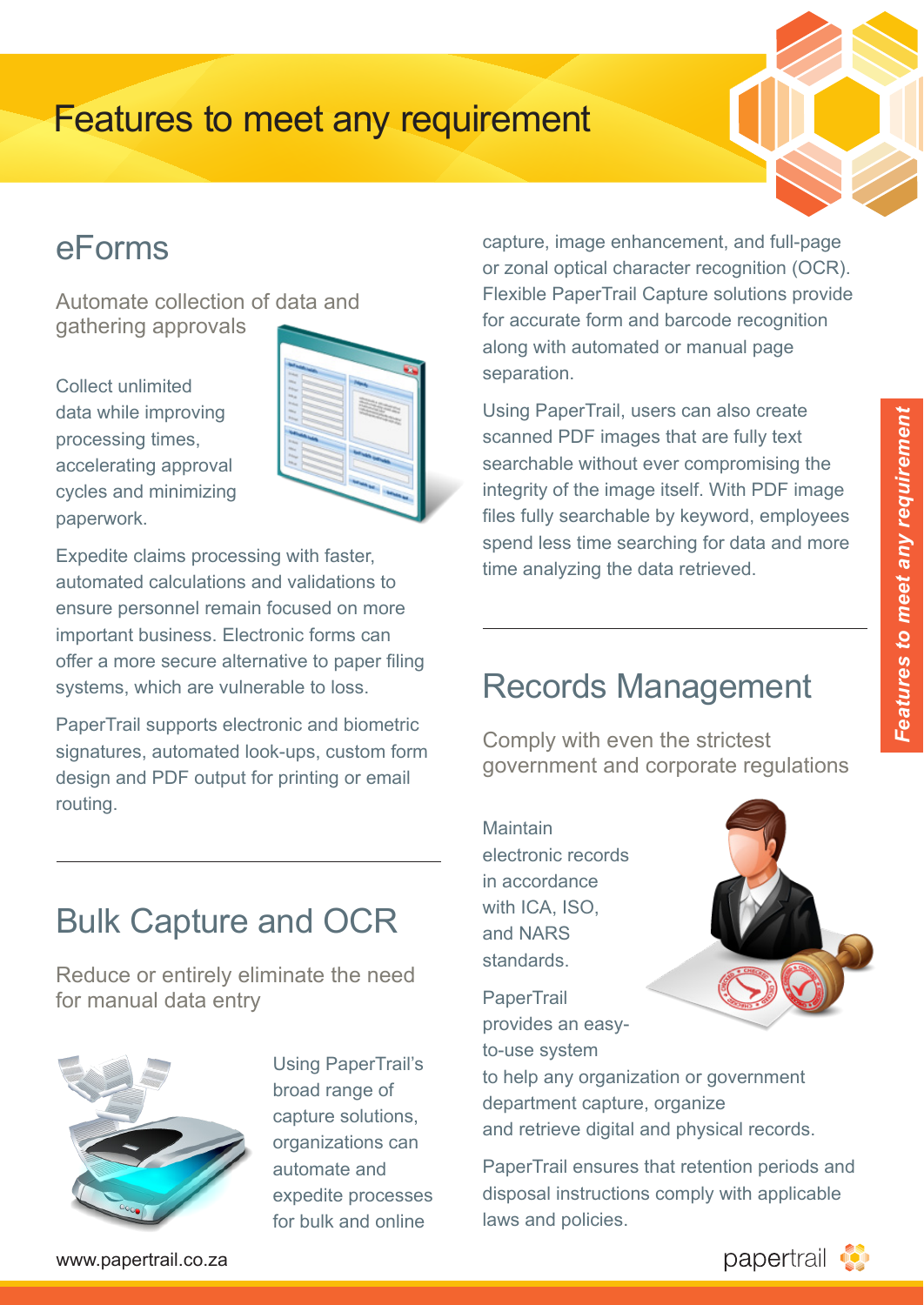

#### **Security Technologies PA**

Secure your documents from internal and external threats  $\overline{\phantom{a}}$ 

Give administrators absolute control over who may access documentation and information stored in PaperTrail, with permissions that can **Databases** be applied on folder, Lucene apsolute di portilisaion<br>.



document and index levels.

Ensure each authorized user's true identity is authenticated at the time of log-in, using Lotus Charles Little Little Dring Div, Dong<br>the latest technology and processes. Gain the peace-of-mind in knowing access may be Mo easily granted, modified or withdrawn at any time – instantly. ony grand<br>osaliseks  $\overline{C}$  -  $\overline{D}$  $\mathcal{L}$ 

### **Automated PDF Creation** and Manipulation  $\frac{1}{2}$  Second cores CPU extension  $\frac{1}{2}$  cores with 2 cores cores

| Append<br>Generate<br>Merge<br>Print | <b>Facilitate the</b><br>distribution and<br>viewing of all<br>document types |
|--------------------------------------|-------------------------------------------------------------------------------|
| Rotate                               | PaperTrail can                                                                |
| Sign                                 | automatically convert                                                         |
| Split                                | common office docum                                                           |
|                                      | to PDF to simply                                                              |
| Watermark                            | المرادي وتمرادي المرتمز مراحم والقارير والمراحية المراكب                      |

*64bit Compatible*

Facilitate the distribution and viewing of all document types **Repend Repend** Server Repeated Server Repeated Server Repeated Server Repeated Server Repeated Server Repeated Server Repeated Server Repeated Server Repeated Server Repeated Server Repeated Server Repeated Server Repea example and the Main Control of the Control of the Control of the Control of the Control of the Control of the Control of the Control of the Control of the Control of the Control of the Control of the Control of the Contro

> PaperTrail can automatically convert common office documents to PDF to simply distribution and viewing.

PDF documents can also be previewed in an advanced Flash Previewer that does not rely on any application being installed on client machines. **Scalability** an also be previewed

Users are also able to perform common tasks efficiently such as splitting, merging, rotating, watermarking or signing PDF documents within PaperTrail without the need for separate desktop software. minout the nobal for

Fine Grained Permissions

## **Mobile**

Access your documents anywhere from a mobile device

Carrier<sup>5</sup>

Mobilize your workforce while ensuring peak productivity in the field or on the road. The PaperTrail mobile app provides access to all your documents via iOS or Android devices. Keep  $\overline{\phantom{a}}$  and  $\overline{\phantom{a}}$  and  $\overline{\phantom{a}}$ 



11-56 AM

back-office and field service personnel in sync with immediate mobile access to information.

Search for and retrieve business-critical Rotate **Papel IIall Call Propertion** information on-the-spot using any compatible mobile device. PaperTrail even provides viewing access for actual documentation – with images and signatures – right from your mobile screen.

www.papertrail.co.za

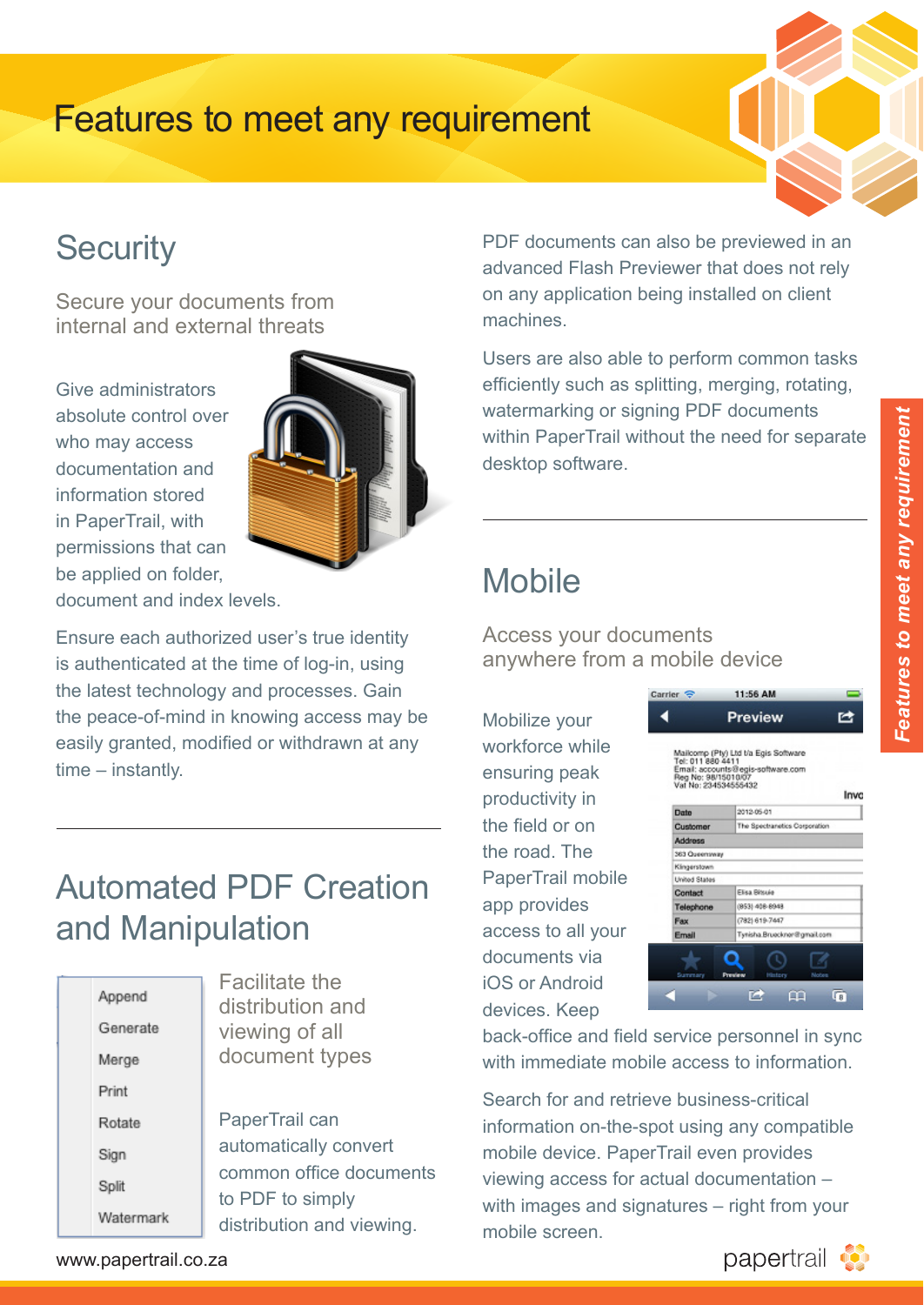

#### Desktop Sync **Technologies**  $\mathsf{D}\mathsf{C}$

Synchronize your documents for offline access and simplified use. avo windows 8

Enjoy seamless and automated synchronization between select local folders on your hard drive and PaperTrail. Lucence<br>Lucence Synchroniz **Browsers** arrolders  $\mathbb{R}^n$ 



The Desktop Agent **Mobile 1997** runs in the background whenever your when  $\mathcal V$ computer is turned on, Google Chrome

Folder Watch

uploading scanned images, My Document folders and scheduled backups.  $\sum_{i=1}^n$ 

# Reporting

- Debian

Report on the productivity of users and quickly identify exceptions and single server of the single server of the single server roles on a single server - Server Class CPU e.g. Xeon with 2 cores eport on the productivity or us



standard or custom templates based on your

unique business model for comparison or auditing purposes. **Scalability State International Setting** Node Level Partitioning

Provide decision-makers with the facts and figures they need to instantly track and analyze trends, assess results, and determine needs. Reporting features significantly reduce the time involved in manually gathering data points and organizing information.  $\sum_{i=1}^{n}$ ang momadon.

Fine Grained Permissions

### Digital Signatures File Repository tamper / natures

Sign and seal key documents with a visual representation



Promote good governance, mitigate risk, and protect your bottom line with PaperTrail.

Using Class 4 SAPO digital certificates, PaperTrail delivers one of the highest levels of electronic document storage security available in South Africa.

> Trust your business-critical documents to SAPO, one of the foremost technology providers and the South African government's preferred PKI source platform.

www.papertrail.co.za